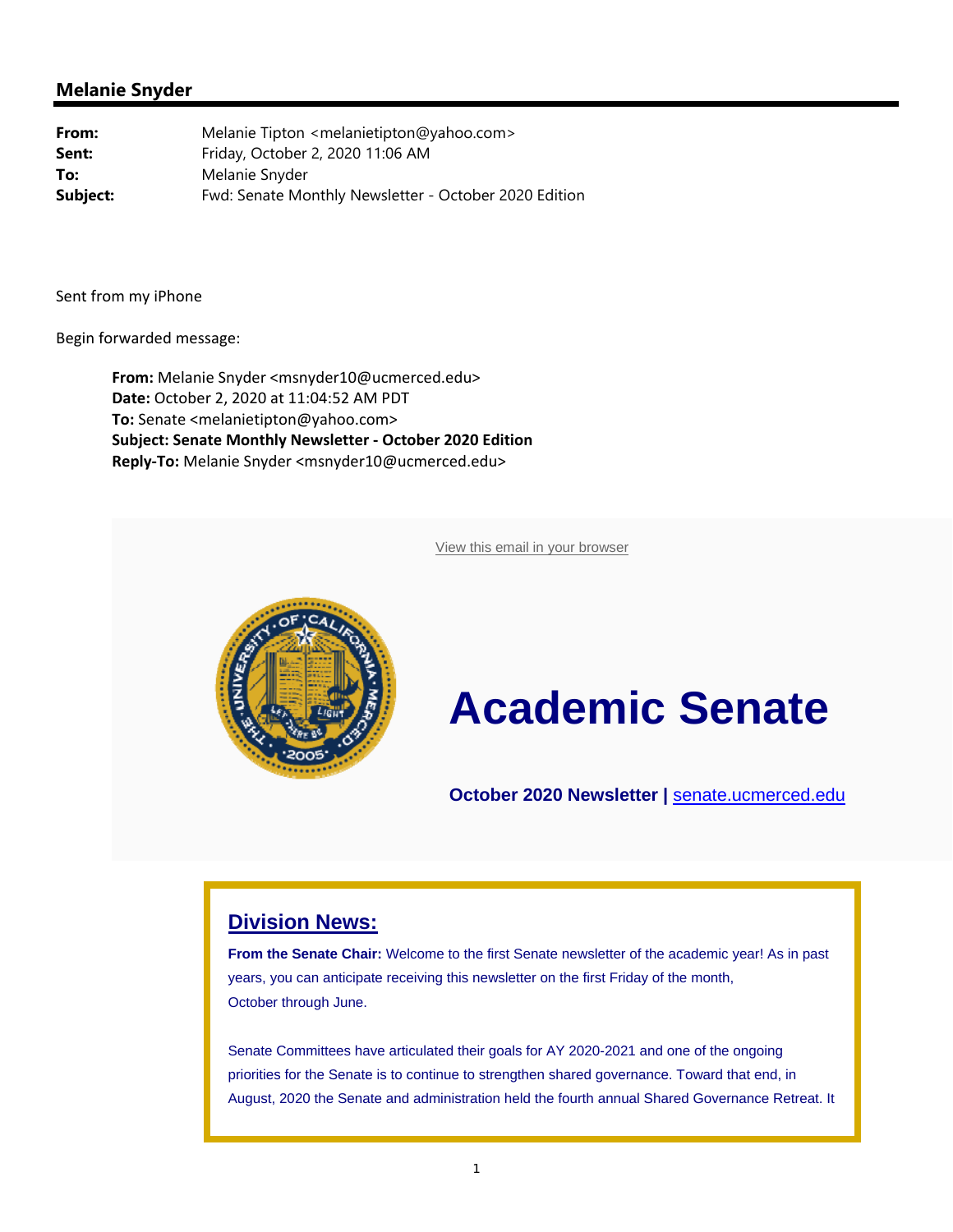was attended by the members of Divisional Council, the School Executive Committee chairs, and the campus's senior administrative leadership. Outcomes included refinement of Principles of Shared Governance developed in August 2018 to guide engagement in shared governance, discussion of decision making on campus, and some preliminary planning for initiatives that will necessitate Senate-administration collaboration. The refined principles of shared governance are currently undergoing review by the Senate leadership and will be posted on the Senate website for reference by the campus community.

#### **Valuing Black Lives at UC Merced:**

About a month ago, at the Shared Governance retreat, we made a pledge to racial equity and to specific actions we will take to combat Anti-Blackness. A Senate-specific action plan involves reviewing our Divisional Bylaws, policies, participating in the Valuing Black Lives at UC Merced Task Force, and generating specific recommendations for eliminating barriers. Beyond our campus, this year, the U.C. Academic Council will also continue to address systemic racism and related inequities.

#### **Responding to our Climate Crisis:**

U.C. Academic Council Chair Mary Gauvain addressed the urgent Climate Crisis in her inaugural remarks to the Board of Regents. The written remarks and a video clip can be found on the Academic Senate website: https://senate.universityofcalifornia.edu/resources/regentsremarks.html.

The key section from the remarks is:

"The Academic Senate will be committing much of its effort this year to figuring out how to use the vast resources and expertise of the university to address the climate crisis, both on our campuses and beyond. Our work will be guided by the Green New Deal developed by faculty at UC San Diego and it will be led by Vice Chair Horwitz who has been involved with the effort on his campus. We will not be creating a task force to do this work because a task force focuses on a single defined task or activity. The climate crisis is not a singular issue, it is the condition of life today – one that threatens our very existence. As such, we need to think about it from every angle possible including our teaching, research, campus environments, finances and budget, and, importantly, environmental justice."

#### **COVID-19 Motivates Adaptations:**

The pandemic continues to impact the University of California including admissions processes and delivery of instruction. To inform instructional planning, the Academic Council issued the following recommendations regarding testing options to satisfy the Entry Level Writing Requirement (ELWR), the administration of the Analytical Writing Placement Exam (AWPE), and guidance related to flexibility for grading options for Fall 2020:

 Recommendation from the University Committee on Preparatory Education (UCOPE) to extend the temporary modification of the passing requirement for the ELWR in Senate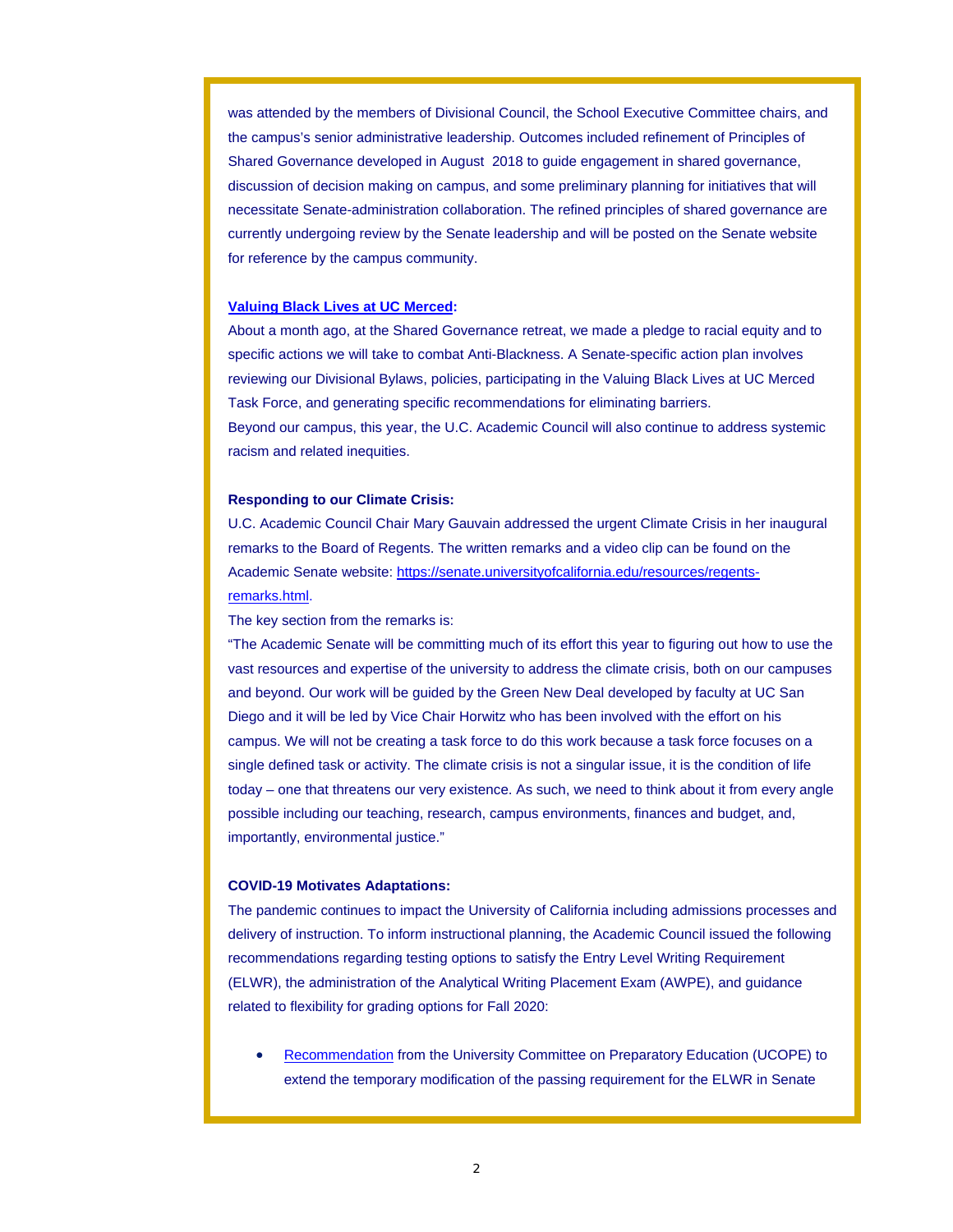Regulation 636.C that Council approved for Spring and Summer 2020 sessions, to fall 2020 sessions.

- Recommendation from the University Committee on Preparatory Education (UCOPE) to accept an ACT English + Reading score of 63 or higher as a new method of satisfying the ELWR permanently effective for new students applying for UC admission in November 2020 and enrolling in Fall 2021.
- Recommendation from the University Committee on Preparatory Education (UCOPE) related to the administration of the systemwide AWPE.
- Extension of Guidance on Divisional Flexibility for Grading Options for Fall 2020.

We look forward to updating you about Academic Senate activities through this Newsletter, through our Friday Senate Digests, and the **Senate website**. We encourage you to contact us with any questions or comments. You may write to senatechair@ucmerced.edu.

- Robin DeLugan

# **Committee Highlights**

The Admissions and Financial Aid Committee (AFAC) is a new stand-alone Senate committee. It held its inaugural meeting on 9/14. AFAC:

- Endorsed revisions to the rubric used for ranking potential Regents' Scholars recipients. This revision was prompted by the UC Regents' vote in May 2020 to approve the suspension of the SAT/ACT.
- Offered comments on draft publications for admissions
- Is reviewing, in consultation with the School Executive Committees, the Office of Admissions' proposal for modified first year selection criteria and amendments to the guidelines for Admissions by Exception.
- Offered comments on the proposed revisions to Systemwide Senate Regulation 630.

The Committee on Academic Personnel (CAP) continues to conduct business as usual.

The Committee on Academic Planning and Resource Allocation (CAPRA) is preparing for the review of Schools' and Divisions' draft academic plans under phase II of academic planning. The committee also consults with Associate Provost for Academic Planning and Budget (APAPB) Schnier on strategic planning and the budget.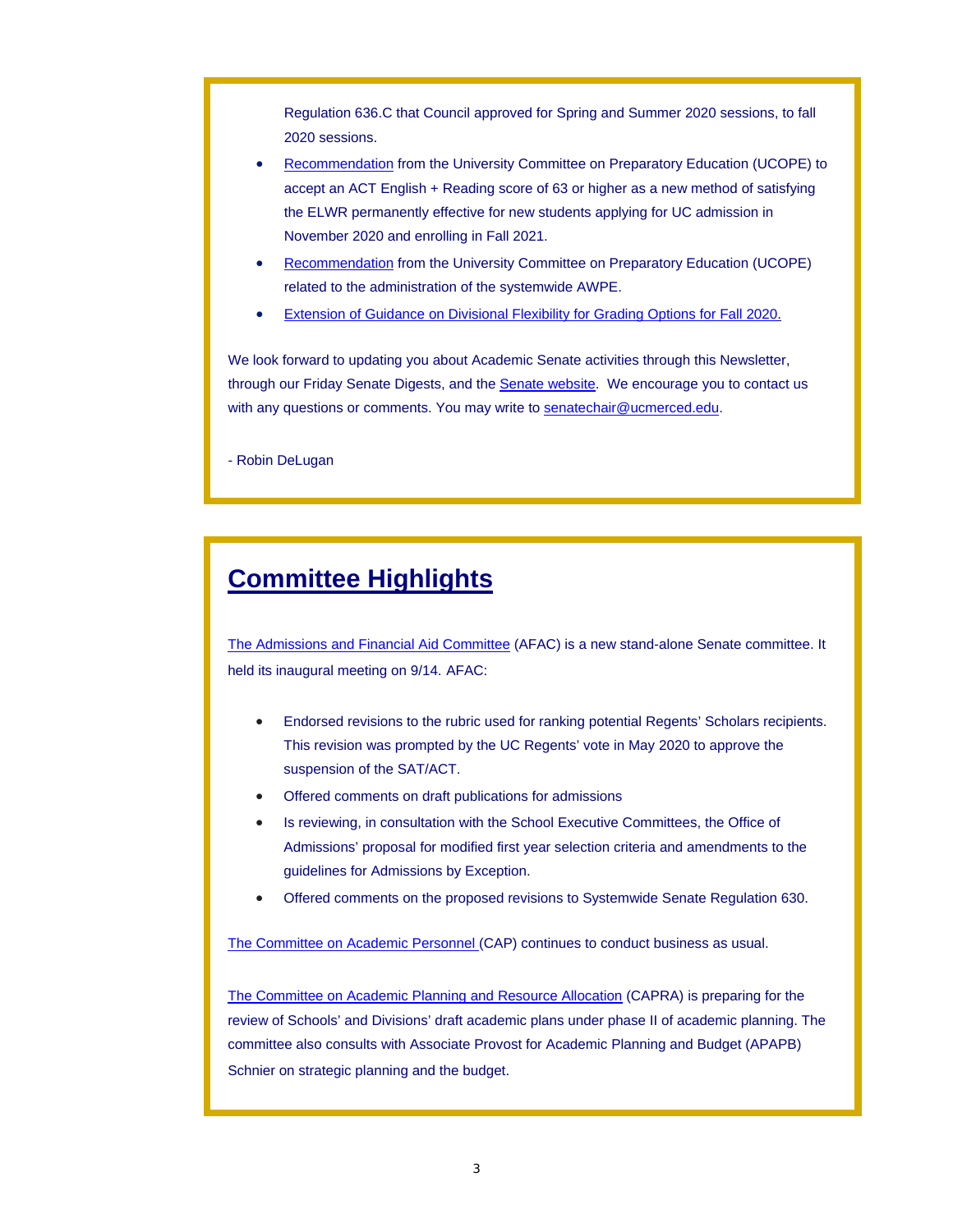The Committee on Faculty Welfare and Academic Freedom (FWAF) met on 9/17 and 9/28, and discussed committee priorities for AY 20-21, COVID mitigation measures, and continued lack of viable childcare options. FWAF consulted with Associate Vice Provost for Faculty (AVPF) Valdez on the use of diversity and research statements in the "first round" evaluation for faculty searches, and has commented on a proposed campus COVID mitigation plan at Vice Provost for Academic Personnel (VPAP) Matlock's and EVC/Provost Camfield's request. FWAF sent a list of childcare questions to the administration, and held a meeting with the EVC/Provost Camfield on 10/1.

The Committee on Research (COR) is reviewing a proposal to establish a new Organized Research Unit (ORU) and is reviewing the Senate's policy on establishing core facilities. The committee regularly consults with interim Vice Chancellor for Research & Economic Development (VCORED) Zatz on research relaunch and the restructured pre-and-post award process. The committee also consulted with Associate Provost for Academic Planning and Budget (APAPB) Schnier on indirect cost return.

The Graduate Council (GC) met on 8/31, 9/14, and 9/28. GC updated its Conflict of Interest Policy, discussed its priorities for AY 20-21, and approved further revisions to Graduate Groups Policies & Procedures Policy and Template. GC also reviewed systemwide and campus review items, discussed the charge from DivCo anti-racism workgroup, proposed revisions to the Emergency Course Continuity Policy, and consulted with Graduate and Undergraduate Deans on spring instruction delivery.

The Undergraduate Council (UGC) met on 9/14 and 9/28. General Education (GE) Executive Committee Chair Leppert attended the meeting to provide a summary of proposed plans for GE realignments.

Members/representatives have been identified to represent UGC on the following: for the following committees/work groups:

- Periodic Review Oversight Committee
- Support Services for Undocumented Students Work Group
- University Committee on Preparatory Education

UGC will issue comments on the Proposed Revisions to systemwide Senate Regulations 630 and 544 and on the SNS proposal to change the name of the Chemistry and Chemical Biology department.

The Committee on Rules and Elections (CRE)'s held its inaugural meeting on 9/29. CRE's main priority this academic year is to finalize its review and amendments of the UCM Bylaws. The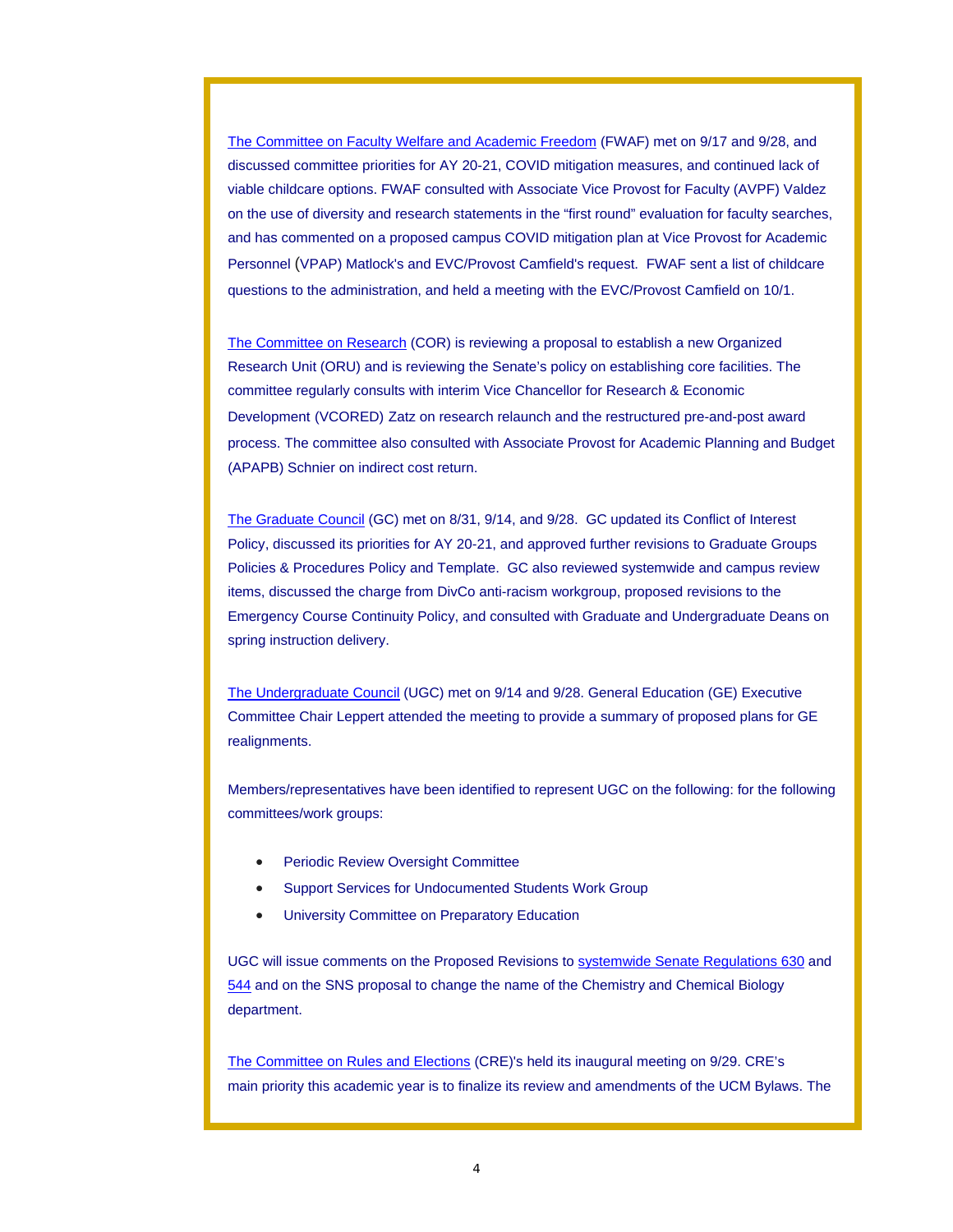committee is currently reviewing proposed revisions to systemwide Regulations 544 and 630.

The Committee for Diversity and Equity (D&E) held its inaugural meeting on 9/14. D&E members discussed the committee's priorities for AY 20-21, and ways in which the DivCo workgroup on equity and inclusion could ensure Black faculty participation. D&E also consulted with Associate Vice Provost for Faculty (AVPF) Valdez on Faculty Equity Advisors (FEAs) and the new Administrative Equity Advisors (AEAs), and provided comments on AEAs' role and appointment process.

The Committee on Committees (CoC) has approved a set of new Principles that will guide the work of the committee. CoC has appointed a senate faculty representative to the Police Advisory Board and approved nominations for Graduate Student Association (GSA) representatives to CAPRA and LASC.

The committee is currently pursuing Senate representatives for the following:

- Public Health Work Group
- Vice Chancellor of the Division of Finance and Administration Search Committee
- UC Free Speech Center Advisory Board
- Knowledge Transfer Advisory Committee (KTAC)
- UCM Strategic Planning Governance Committee
- GSA and Associated Students of UC Merced (ASUCM) Representatives on Senate **Committees**

The Committee on Library and Scholarly Communication (LASC) held its first meeting of the semester on Wednesday, September 16. Chair DePrano shared the following list of goals and priorities for AY 20-21 with LASC members:

- Continue to work with UGC, GC, and CAPRA to ensure and/or encourage authors of proposals for new programs, schools, Organized Research Units (ORU) to consult with library leadership early in the process of writing their proposals.
- Monitor the recently reopened UC negotiations with Elsevier, give input via University Committee on Library and Scholarly Communications (UCOLASC) as needed, and update the UC Merced community as appropriate.
- Support the University Library through the program review process.
- Communicate about open access and transformative agreements with the university community.
- Support the Library in establishing the Sierra Nevada / Central Valley Archival Hub as appropriate.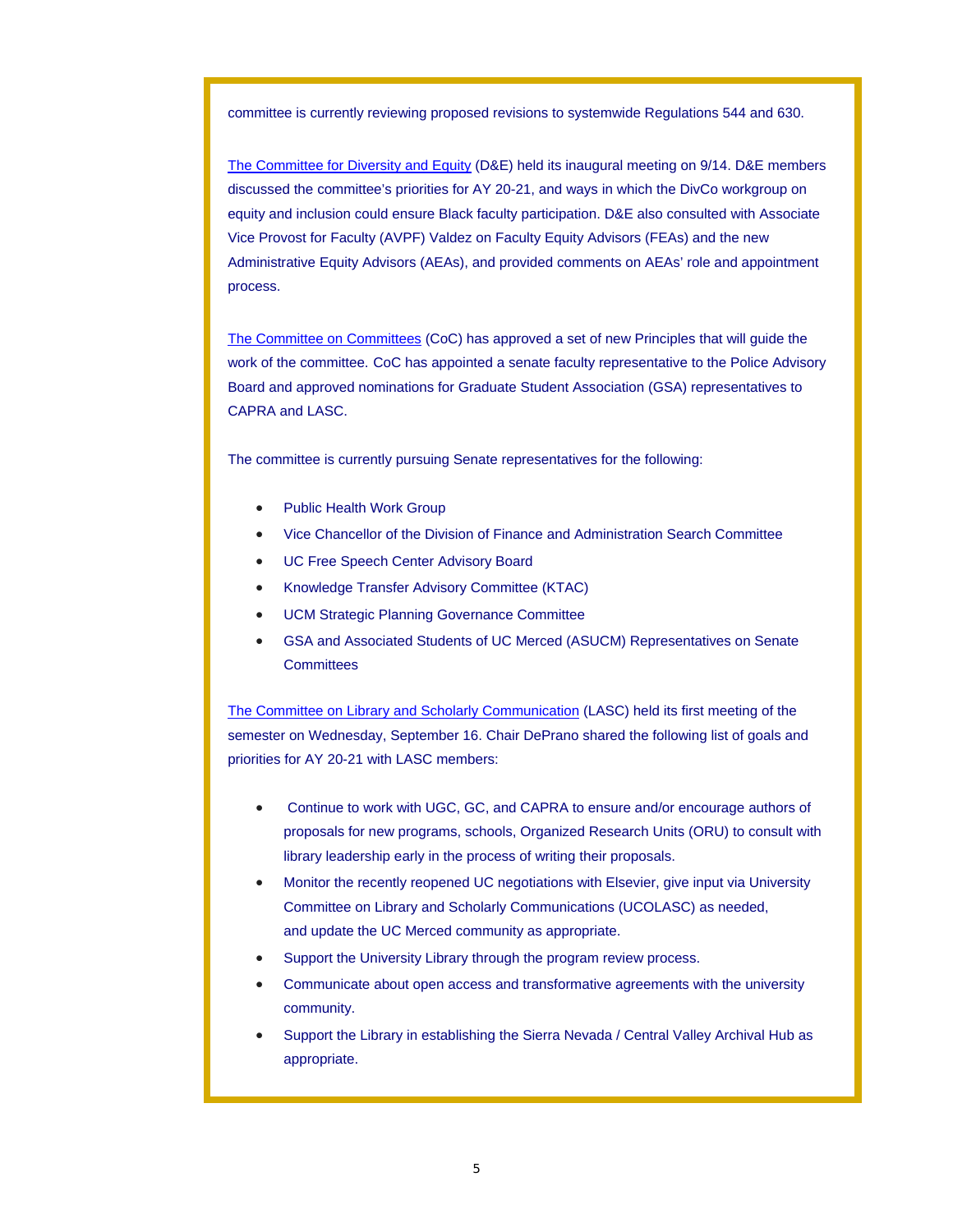Address Library support for research, teaching, and learning within the context of the ongoing COVID-19 pandemic.

Divisional Council (DivCo) convened on 9/14 and 9/25. Members endorsed an action plan to address structural racism. In response to a request from EVC/Provost Camfield, members are currently considering an extension to the Emergency Educational Continuity Policy through the Spring semester. General Education (GE) Executive Committee Chair Leppert attended the last DivCo meeting to present a proposal for realigning the GE program.

# **October Meeting Schedules**

**AFAC** - OCT 12 **CAP** - OCT 2, 9, 16, 23, 30 **CAPRA** - OCT 13, 27 **CoR** - OCT 19 **CRE** - OCT 27 **D&E** - OCT 19 **DIVCO** - OCT 9, 23 **FWAF** - OCT 15 **GC** - OCT 12, 26 **UGC** - OCT 12

**ACSCOLI** - OCT 29 **BOARS** - OCT 2 **CCGA** - OCT 7 **COUNCIL** - OCT 28 **EDIT** - OCT 23 **UCAADE** - OCT 8 **UCACC** - OCT 15 **UCAP** - OCT 14 **UCEP** - OCT 5 **UCFW -** OCT 9 **UCIE** - OCT 16 **UCOC** - OCT 20 **UCOPE** - OCT 28 **UCORP** - OCT 12 **UCPB** - OCT 6

## **Contact the Chair**

Questions, concerns, or issues you would like to see addressed? Contact Senate Chair DeLugan at senatechair@ucmerced.edu.

**\_\_\_\_\_\_\_\_\_\_\_\_\_\_\_\_**



### **Review Items:**

**NEW:** A webpage on the UCM Senate website is now available and will be updated regularly. Please click here to view the items that are currently discussed and reviewed locally and at the systemwide level.